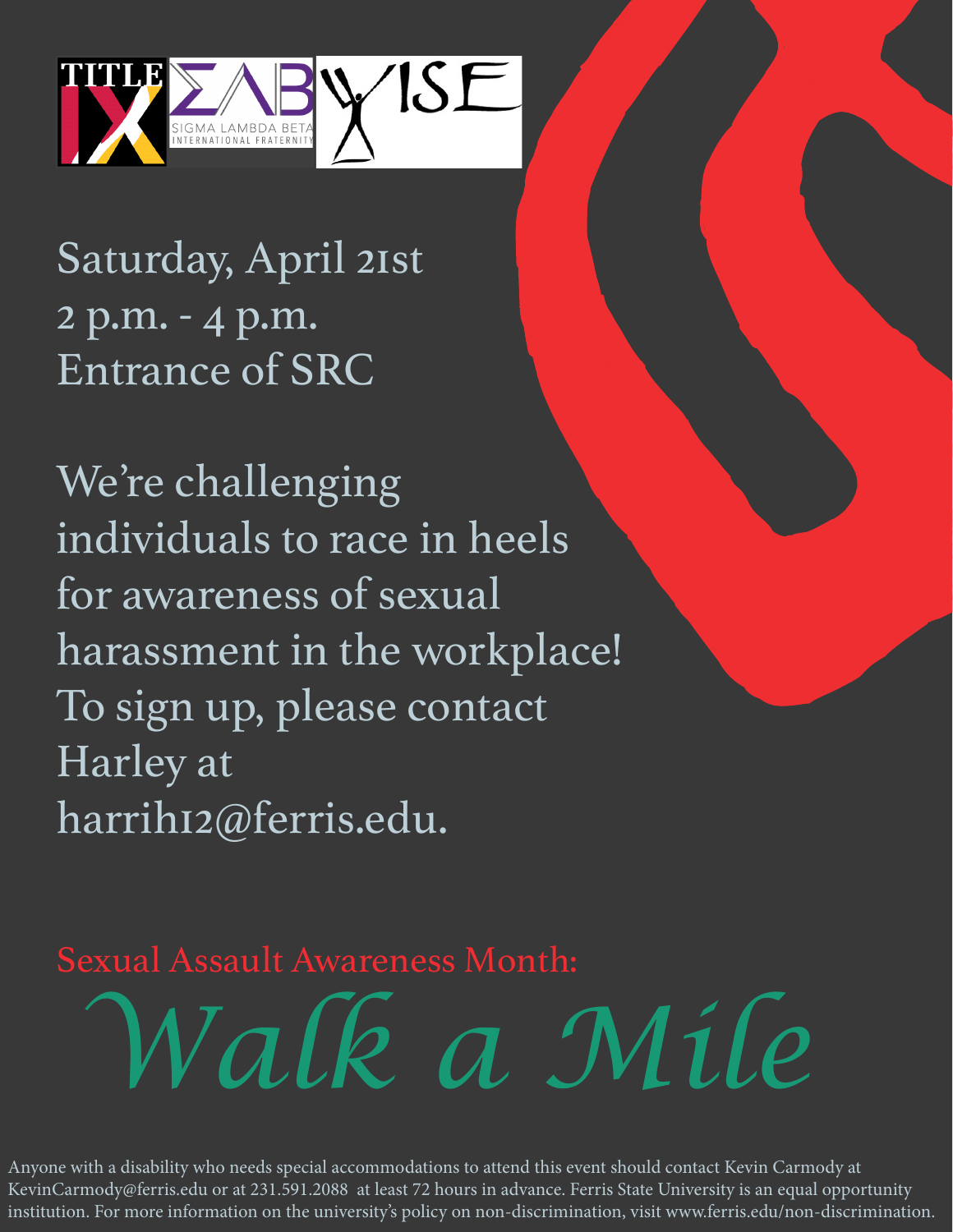Sexual Assault Awareness Month:

## *No Zebras, No Excuses*

Thursday, April 12th 11 a.m. - 12 p.m. UC Ballroom 202 B&C

Join Guest Speaker Steve Thompson as he addresses the realities of sexual aggression and methods on how to create a safer environment.



Anyone with a disability who needs special accommodations to attend this event should contact Kevin Carmody at KevinCarmody@ferris.edu or at 231.591.2088 at least 72 hours in advance. Ferris State University is an equal opportunity institution. For more information on the university's policy on non-discrimination, visit www.ferris.edu/non-discrimination.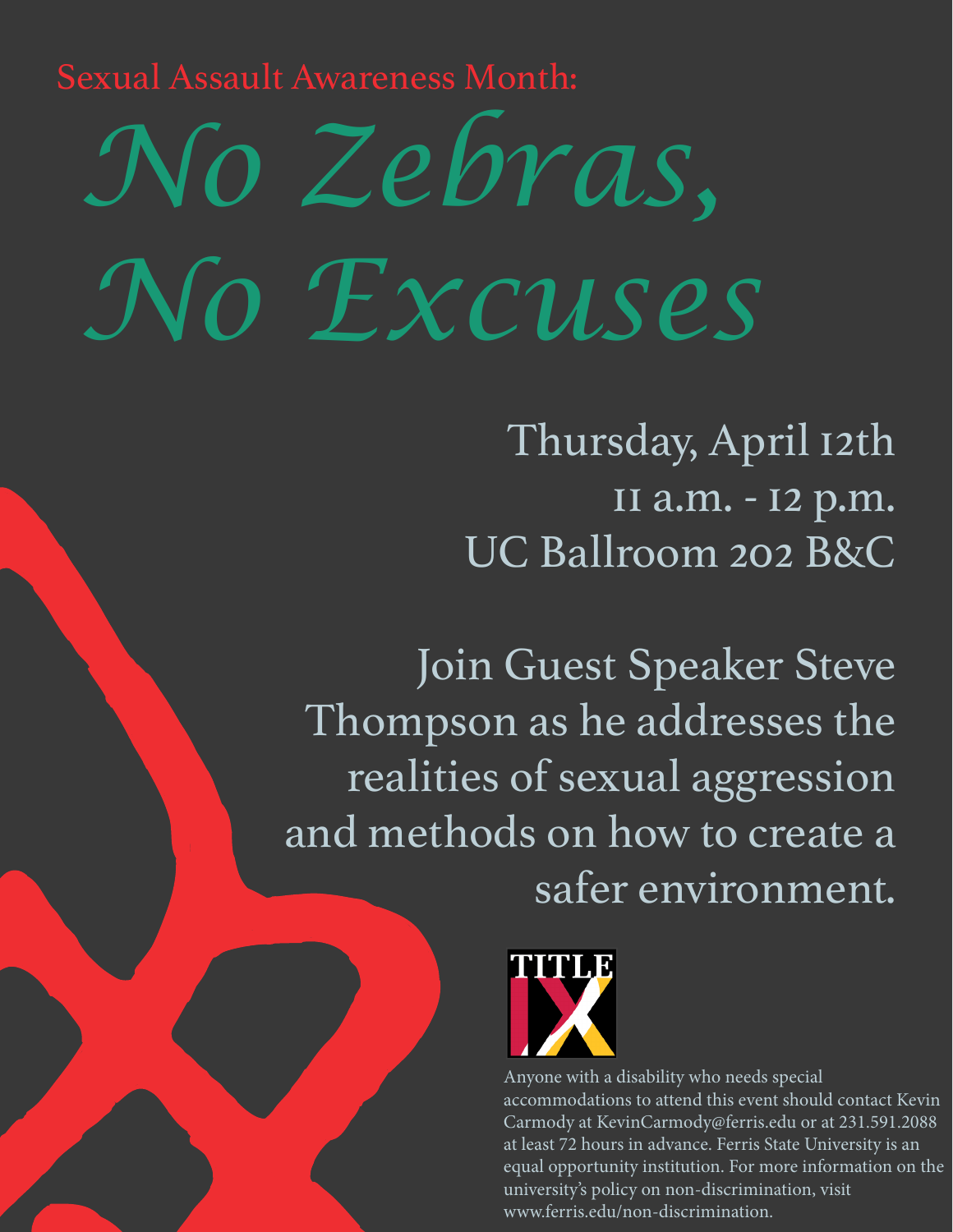Sexual Assault Awareness Month:

## *How to Help a Survivor*

Tuesday, April 3rd 7 p.m. - 8 p.m. UC Ballroom 202 B

Join us for a non-traditional worship service and learn how to support sexual assault survivors!



Anyone with a disability who needs special accommodations to attend this event should contact Kevin Carmody at KevinCarmody@ferris.edu or at 231.591.2088 at least 72 hours in advance. Ferris State University is an equal opportunity institution. For more information on the university's policy on non-discrimination, visit www.ferris.edu/non-discrimination.